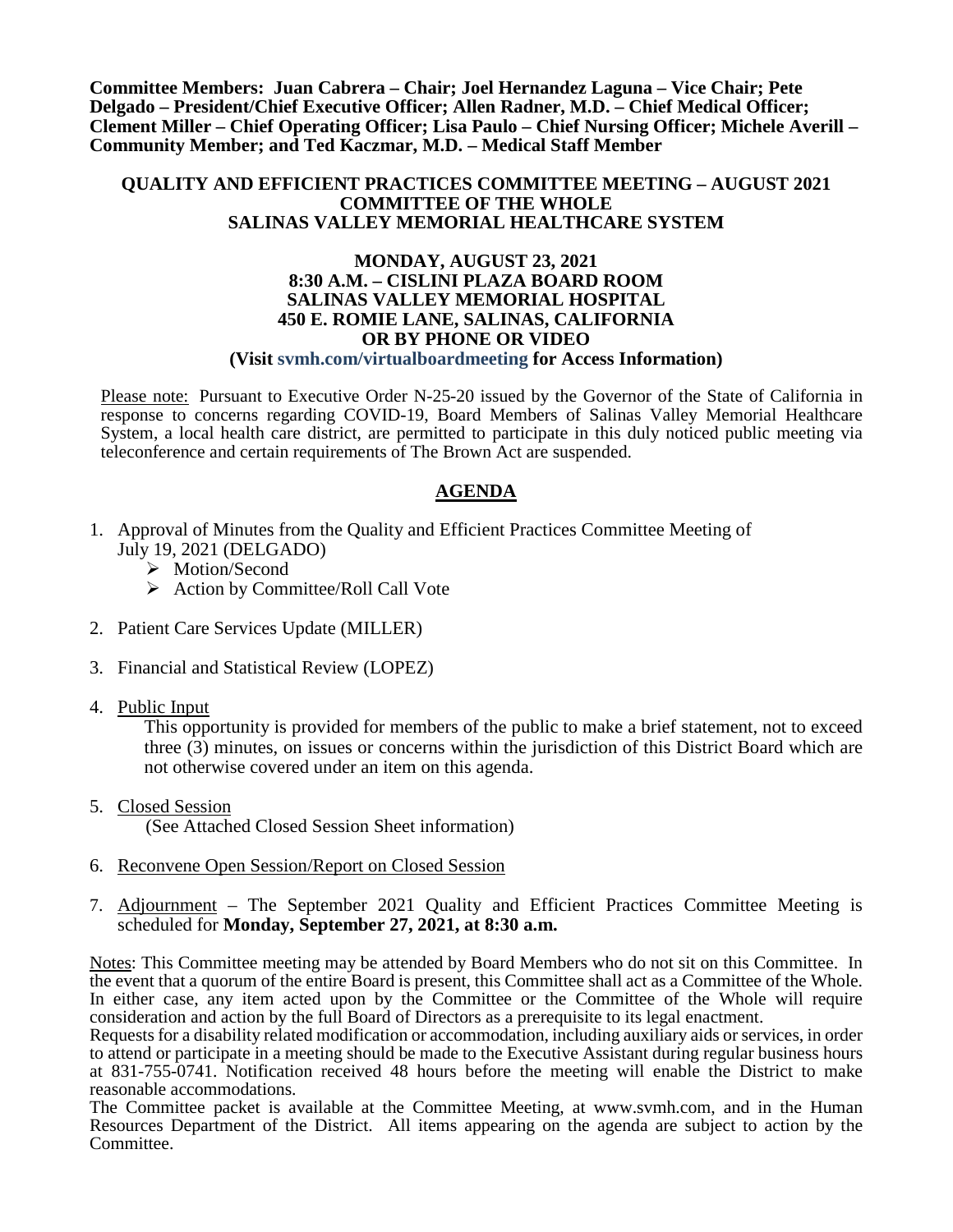#### **SALINAS VALLEY MEMORIAL HEALTHCARE SYSTEM QUALITY AND EFFICIENT PRACTICES COMMITTEE MEETING OF THE BOARD OF DIRECTORS – COMMITTEE OF THE WHOLE**

# **AGENDA FOR CLOSED SESSION**

Pursuant to California Government Code Section 54954.2 and 54954.5, the board agenda may describe closed session agenda items as provided below. No legislative body or elected official shall be in violation of Section 54954.2 or 54956 if the closed session items are described in substantial compliance with Section 54954.5 of the Government Code.

# **CLOSED SESSION AGENDA ITEMS**

#### **[ ] LICENSE/PERMIT DETERMINATION** (Government Code §54956.7)

**Applicant(s)**: (Specify number of applicants)

### **[ ] CONFERENCE WITH REAL PROPERTY NEGOTIATORS** (Government Code §54956.8)

**Property:** (Specify street address, or if no street address, the parcel number or other unique reference, of the real property under negotiation):

**Agency negotiator:** (Specify names of negotiators attending the closed session):

**Negotiating parties**: (Specify name of party (not agent):

**Under negotiation:** (Specify whether instruction to negotiator will concern price, terms of payment, or both):

#### **[ ] CONFERENCE WITH LEGAL COUNSEL-EXISTING LITIGATION** (Government Code §54956.9(d)(1))

**Name of case:** (Specify by reference to claimant's name, names of parties, case or claim numbers):

**Case name unspecified:** (Specify whether disclosure would jeopardize service of process or existing settlement negotiations):

 $\sim$  , or

### **[ ] CONFERENCE WITH LEGAL COUNSEL-ANTICIPATED LITIGATION** (Government Code §54956.9)

Significant exposure to litigation pursuant to Section 54956.9(d)(2) or (3) (Number of potential cases):

Additional information required pursuant to Section 54956.9(e):

Initiation of litigation pursuant to Section 54956.9(d)(4) (Number of potential cases):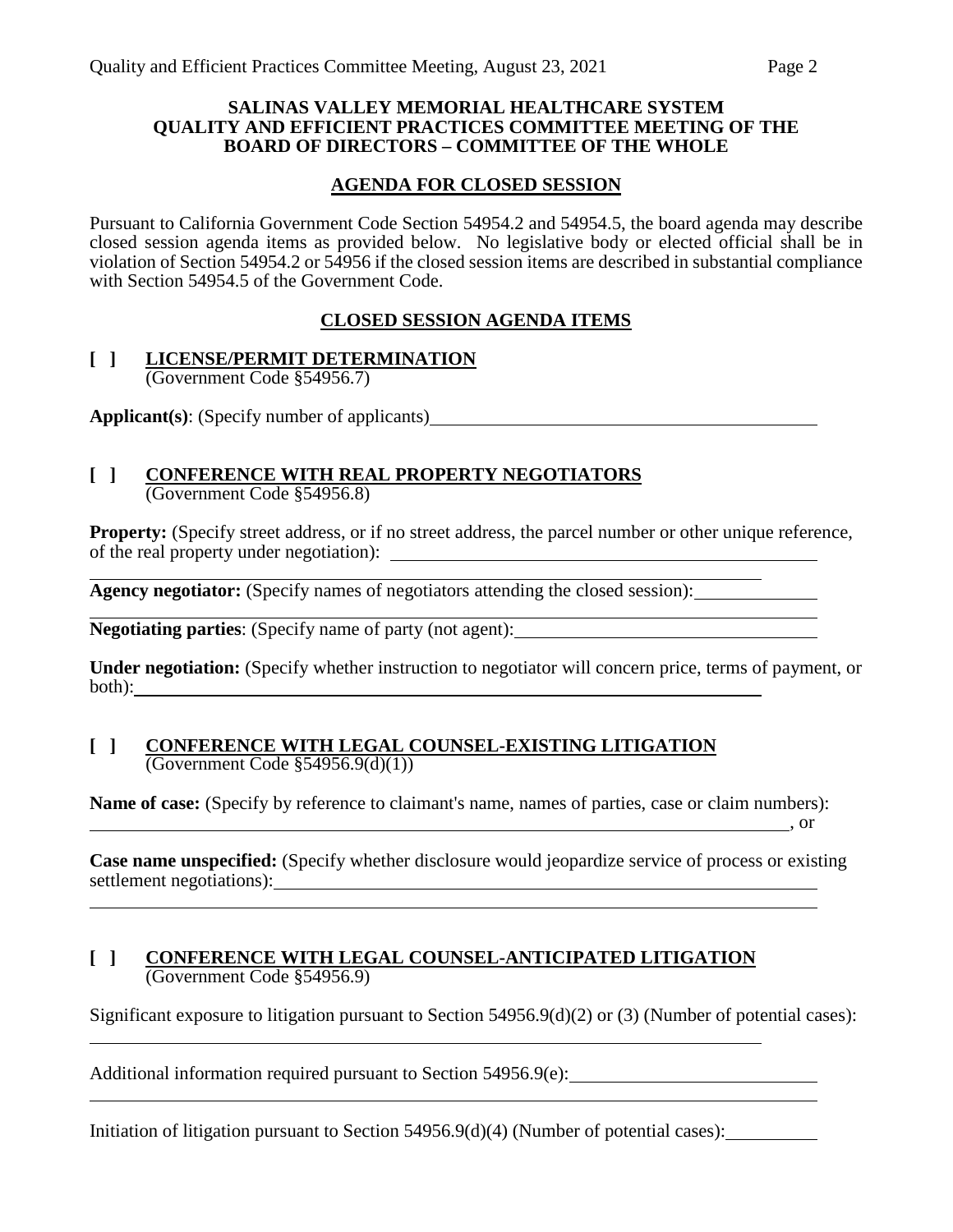# **[ ] LIABILITY CLAIMS** (Government Code §54956.95)

**Claimant:** (Specify name unless unspecified pursuant to Section 54961):

**Agency claimed against**: (Specify name):

# **[ ] THREAT TO PUBLIC SERVICES OR FACILITIES** (Government Code §54957)

**Consultation with**: (Specify name of law enforcement agency and title of officer):

# **[ ] PUBLIC EMPLOYEE APPOINTMENT**

(Government Code §54957)

**Title**: (Specify description of position to be filled):

# **[ ] PUBLIC EMPLOYMENT**

(Government Code §54957)

**Title:** (Specify description of position to be filled):

# **[ ] PUBLIC EMPLOYEE PERFORMANCE EVALUATION** (Government Code §54957)

**Title:** (Specify position title of employee being reviewed):

# **[ ] PUBLIC EMPLOYEE DISCIPLINE/DISMISSAL/RELEASE** (Government Code §54957)

(No additional information is required in connection with a closed session to consider discipline, dismissal, or release of a public employee. Discipline includes potential reduction of compensation.)

#### **[ ] CONFERENCE WITH LABOR NEGOTIATOR** (Government Code §54957.6)

**Agency designated representative:** (Specify name of designated representatives attending the closed session):

**Employee organization**: (Specify name of organization representing employee or employees in question): , or